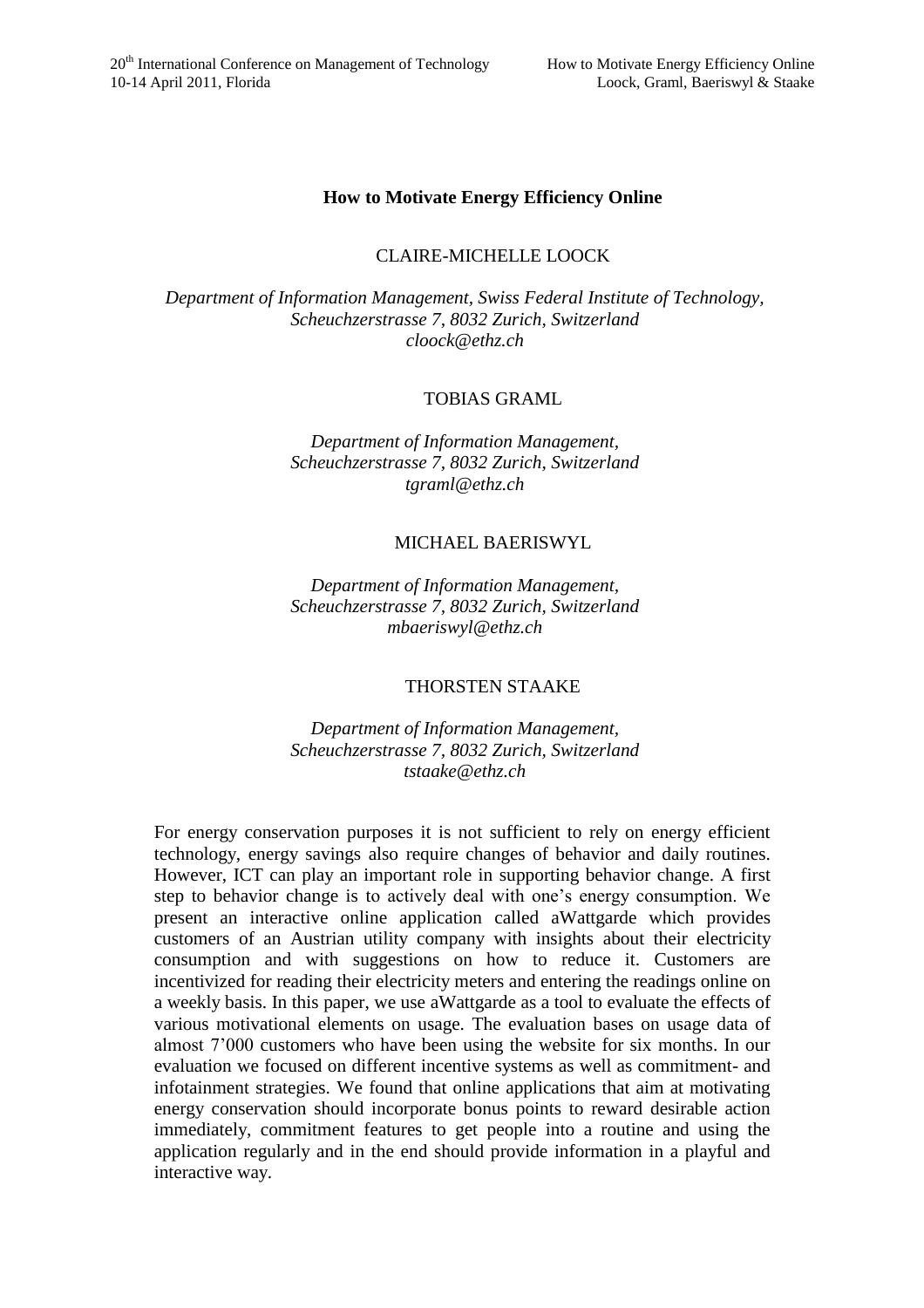*Keywords:* ICT, energy conservation, consumer behavior, rewards, commitment, infotainment

## **ICT Can Help to Induce Behavior Change**

Worldwide energy consumption increases steadily. Today, private households account for  $37\%$  of the energy consumed in the U.S. and for 29% in the European Union.<sup>1</sup> The amount of energy consumed by similar households can easily vary by a factor greater than two (Parker et al. 2007). In order to reduce energy consumption and promote energy conservation, it is not sufficient to purely rely on energy efficient technology (Dimitropoulos, 2007). Furthermore, energy conservation requires us to change our behavior and daily routines (Verhallen and van Raaij, 1981). To promote efficiency behaviors (e.g. invest in thermal insulation), many utility companies send their energy efficiency experts to the customer homes to make energy audits. Besides, many utility companies carry out campaigns to promote a specific behavior (e.g. reduce standby consumption). However, energy audits have a limited effect as they are time consuming, require trained experts and therefore reach only a small group of customers. Besides, these customers often need to actively ask for such a service which raises the barrier for actually doing so.

ICT can help to overcome these problems and support behavior change (Mattern, Staake and Weiss, 2010): First, ICT can be used to measure and display energy consumption on device level which is important as consumers often lack knowledge how much they consume and which of their appliances in the house consumes most energy. For example, "Yello", a utility company in Germany, offer their customers a mobile phone application that communicates with a Smart Meter and gives feedback on device level. Whereas such a mobile phone application is rather the exception than the rule, most utility companies offer in-home displays to give feedback on the actual overall consumption as well as historic consumption. Second, the high penetration rate of ICT (especially the internet) allows for addressing a large number of people at low cost compared to personal energy audits or dedicated hardware such as inhome displays energy efficiency interventions which are delivered via web (e.g. a web portal to give feedback on energy consumption and give saving tips). Third, ICT allows for combining informational support with ways of fostering motivation which is important as providing consumption data and giving energy saving tips alone is not adequate for motivating a large group of people to conserve energy (Mattern et al., 2010). Therefore, feedback on energy consumption needs to be facilitated with motivational elements such as bonus points or commitment strategies.

In this paper, we present an online energy efficiency application that promotes energy efficient behavior in private households, called aWattgarde. The online application served as a basis for an Austrian utility company's energy saving campaign. Customers are incentivized for going down to their basements, read their electricity meters, and enter it online on a weekly basis. We provide insights on which motivational concepts should be applied to motivate usage of a website aiming at improving energy efficiency. This might be interesting not only

 $\overline{a}$ <sup>1</sup> See www.eea.europa.eu/data-and-maps/figures/final-electricity-consumption-by-sector-eu-27-1 and www.eia.doe.gov/aer/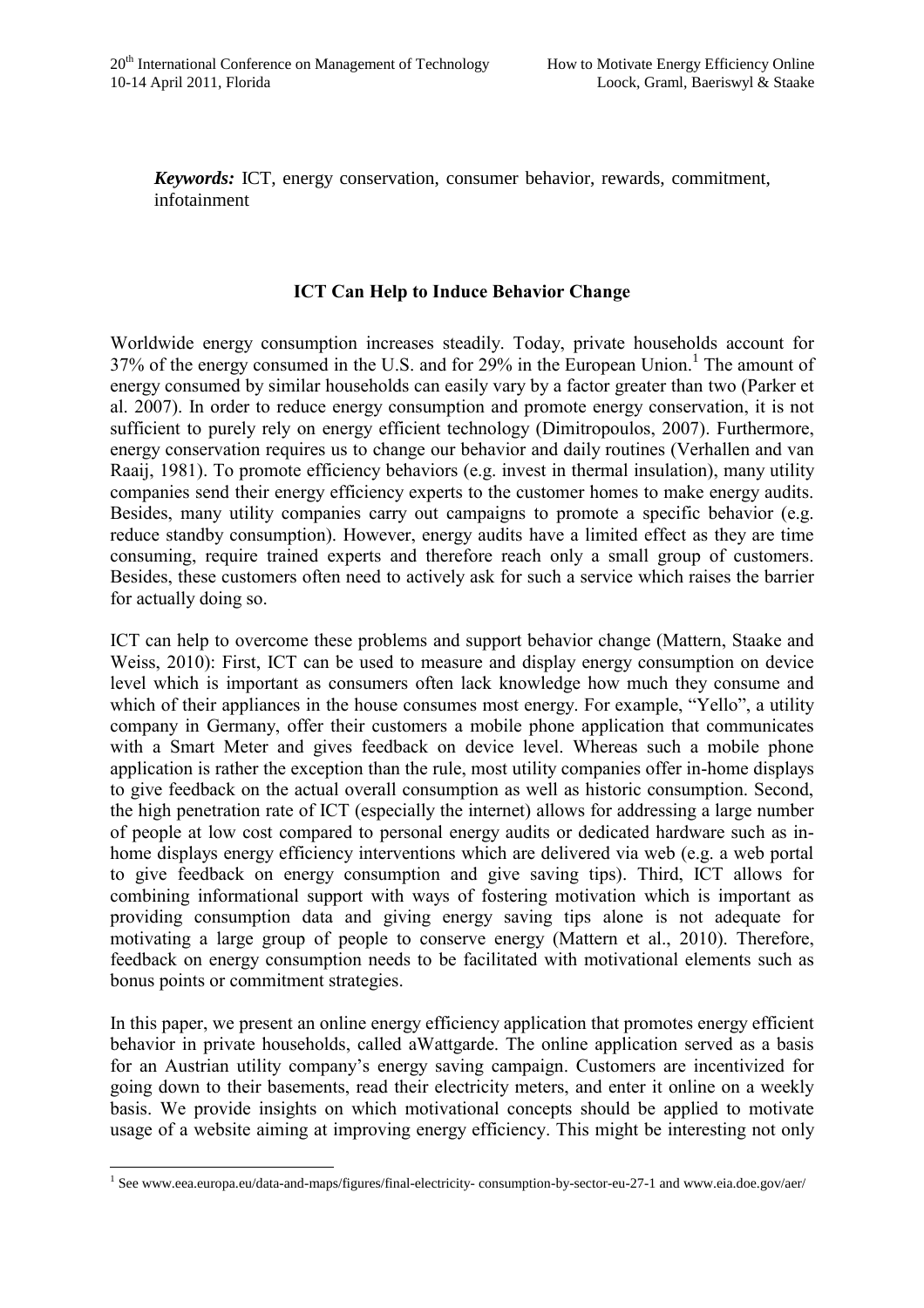for developers of "green" online applications, but also for project managers who aim at setting up an online campaign to promote behavior change in various areas. In the following, we describe the development and real-life test of aWattgarde. The website heavily relies on concepts from psychology which have proven to be effective in motivating participation and energy savings. The evaluation of aWattgarde bases on usage data patterns of 6.919 customers who have been using the website for six months. In our evaluation we focused on incentive systems as well as on commitment- and infotainment strategies.

The paper is structured as follows: First, we present different web applications from research and practice which promote energy efficient behavior and specify the most important features with regard to motivating usage. Thereafter, we describe the system design and features of aWattgarde which motivate people to use that system. In the result section, we report which customers use aWattgarde and which features they use most. Finally, we discuss our findings and provide guidelines for the development of online energy efficiency applications.

# **Web Applications Promoting Energy Efficiency**

With regard to web applications promoting energy efficiency, basically three streams can be differentiated. The first stream refers to commercial solutions of utility companies that are often very technical in nature. With smart electricity meters being widely deployed (they are becoming mandatory for virtually all households in the European Union), in-home displays as well as web portals have been developed by utility companies to provide accurate and transparent feedback on each household's electricity consumption. For example, Yello's customer portal allows for monitoring the (near-) real-time feedback and zooming in to the aggregate electricity consumption for a designated period of time. As a consequence of this sophisticated approach typically only a small segment of customers is interested in these solutions. The second stream refers to scientific approaches. The role of (web) applications in promoting energy efficient behavior is a relatively new topic of research (Froehlich, 2009). Most approaches are restricted to the development of concepts, describing the architecture and features that are planned to be implemented in future, and are - if at all - tested in laboratory settings or short-term field studies with small sample sizes. One example is EcoIsland (Shiraishi et al. 2009). It is "a game-like application intended to be used as a background activity by an ecologically minded family in the course of their normal daily activities" (p. 3). A display presents a virtual island and each family member is represented on the island by an avatar. The family sets a target CO2 emissions level and the system tracks their approximate current emissions using self-reported data by altering the water level around the island. After a period of four weeks the families reported an increase in pro-environmental behavior such as reusing shopping bags. Another research project is UbiGreen (Froehlich, 2009), a mobile application prototype that semi-automatically senses and reveals information about transportation behavior. The authors tested how two designs (a tree and an icebear) to visualize eco-feedback were perceived by 14 participants. Participants liked the designs but indicated that their interest faded after some days. The authors didn't examine the effect of the feedback on transportation behavior. The third stream refers to approaches that aim at addressing a large audience. One example is stepgreen.org which is a web application developed by (Grevet, Mankoff and Anderson, 2010) that encourages users to take green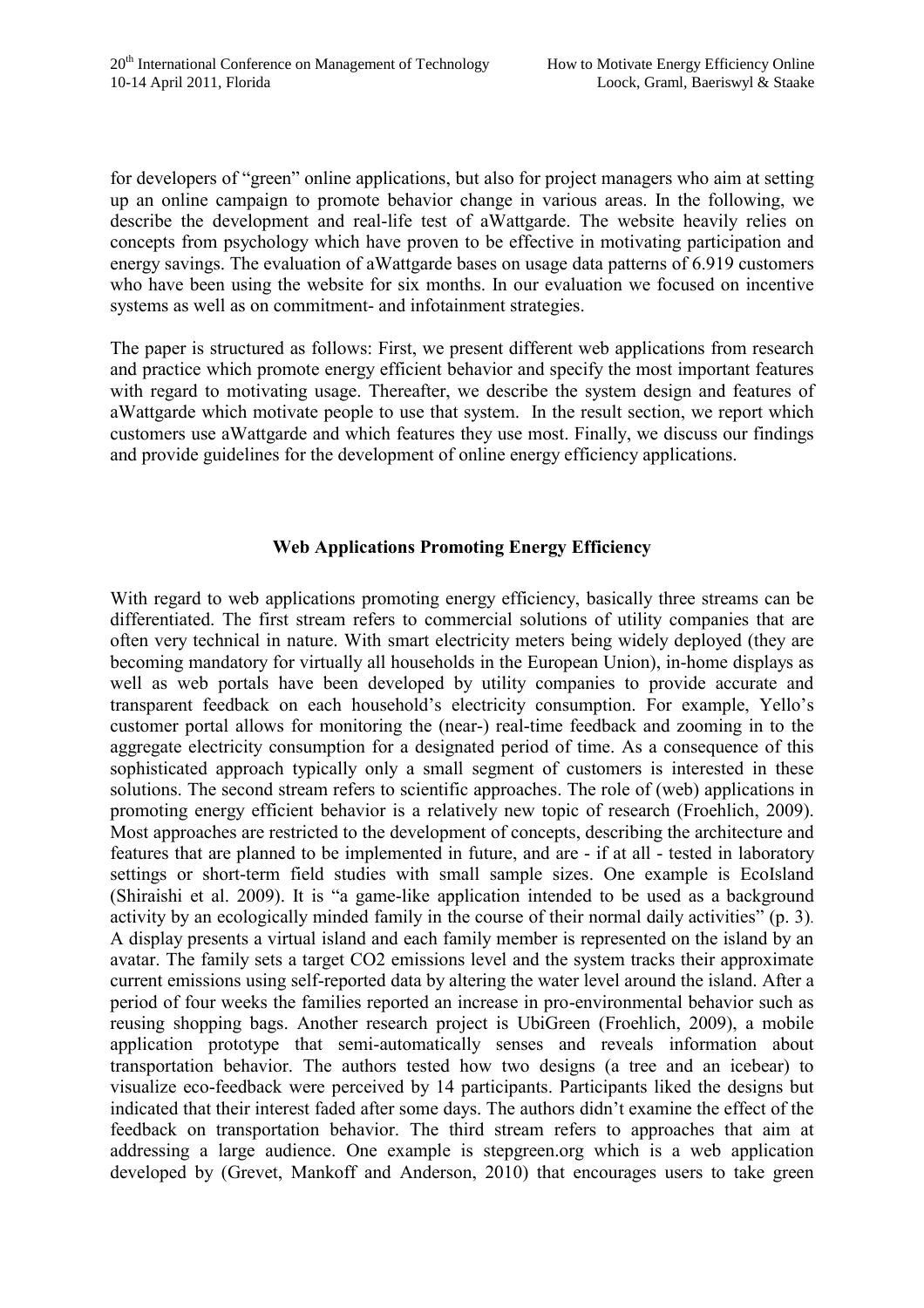actions. Users are presented with a list of actions with positive environmental consequences (e.g. "Turn off the lights when you exit the house in the morning for the day"). Each action is associated with cost savings and reduction in CO2 emissions. StepGreen calculates the amount of money & CO2 saved, missed pounds of CO2 saved, and provides a historical graph of values. Users can track their progress on a reporting page.

To our knowledge there are very few evaluations available that give insight on which motivational elements work to get a large number of people to use web applications that aim at supporting sustainable behavior. Sample sizes are typically either small or the possibilities to vary experimental conditions within the same rollout are very limited. Thus, it is necessary to investigate the quantitative impact of web applications motivating energy efficient behavior (Allcott and Mullainathan, 2009) with regard to a large sample and long-term consequences.

To get first evidences on which psychological elements are effective to motivate initial and continued participation of users in online applications (Graml, Loock, Staake and Fleisch, 2010) conducted semi-structured interviews with experts (e.g. project leaders) of nine online web applications that featured various persuasion techniques to motivate people to live more sustainable. The experts qualitatively compared the different concepts with regard to their effectiveness. All online applications under study had a large user base, were in place for several months, but did not investigate the effects of psychological concepts systematically (e.g. by altering graphic rendition).

- *Rewards:* In general, rewards can be monetary (cash incentives, tax credits etc.) or non-monetary (bonus points that are used to qualify user activity). Rewards serve as extrinsic motivation and the removal of them may terminate behavior change (De Young, 1993). Nevertheless, rewards are suitable to arouse attention and foster initial participation which is particularly important because energy conservation is a low interest topic for most households due to low prices (Froehlich, 2009). According to the experts, rewards worked for both initial and continued participation regardless whether they were monetary or not. If they are non-monetary, the effectiveness can be enhanced by providing ranks of the top scorer. By doing so, people can get social recognition which can also be seen as a kind of social benefit.
- *Action:* Providing simple one-click-actions was also an important driver for initial  $\bullet$ participation according to the experts. Websites like www.lovepeace.ch or www.asimpleswitch.com offer to take part in so-called missions, for example signing petitions or buying saving light bulbs. These missions work very well in motivating participation as people can immediately take action or get insights in an entertaining way. Most energy consuming actions are performed outside the Internet (Wilson and Dowlatabadi, 2007). Therefore, providing one-click-actions are just one approach to induce behavior change. The platform must go beyond and try to stimulate awareness concerning daily routines.
- *Social comparisons:* Comparative Feedback is described as feedback about individual  $\bullet$ performance relative to the performance of others (Mack, 2007). It uses social norms which tell us what kind of behavior is performed by others (descriptive norms) as well as what behavior is appreciated by others (injunctive norms) (Schultz, 2007). The expert interviews revealed that social comparisons seem to raise curiosity and are also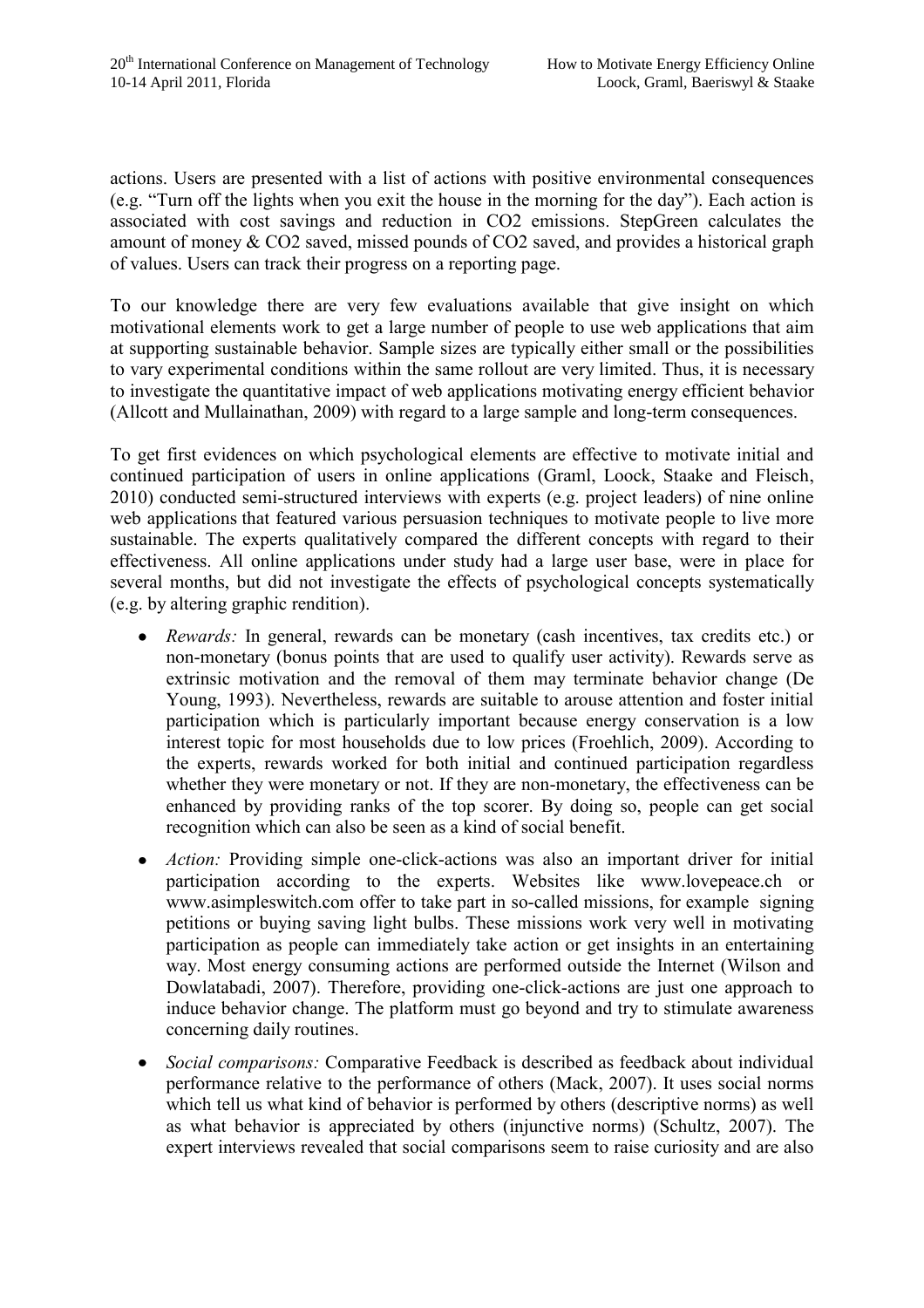appreciated to track one's progress. Besides, they are often combined with cooperation, competition or both (see www.carbonrally.com).

*Information:* To behave in a pro-environmental manner it is important to know what kind of behavior is good for the environment. In the context of household energy consumption general information is not very effective (Abrahamse et al., 2005). It leads to higher knowledge levels, but does not induce behavioral change. Even more personalized information in the form of home energy audits often fail because the information provided is either irrelevant or annoying to users (Abrahamse et al., 2005). The expert interviews showed that information like energy saving tips is only useful for motivating usage if it is conveyed as a game or quiz because people like to challenge themselves and learn something without having to read too much. However, information cannot stand alone as games are only played up to three times and therefore get boring.

To conclude, theory and practice clearly pointed to the need of an approach that allows investigating the quantitative impact of web applications motivating energy efficient behavior (Allcott and Mullainathan, 2009) with regard to a large sample and long-term consequences. Based on the insights of the expert interviews and on findings of the scientific community regarding motivational concepts in the area of energy efficiency (for a comprehensive review see Abrahamse et al., 2005) we developed an online energy efficiency application (aWattgarde) that allows us to quantify both short- and long-term effects of different motivational elements with a large number of households. In the following section we describe the system design of aWattgarde. Thereafter, we present the implemented psychological concepts.

# **System Design**

In order to investigate the effectiveness of different motivational elements on site usage and energy consumption some prerequisites need to be fulfilled. First, it is necessary to monitor site usage and electricity consumption of households as well as over a longer period of time. Second, it must be possible to alter experimental conditions in a controlled setting. Third, extensive information on demographics, household characteristics and environmental attitudes need to be gathered but without making users feel that they are part of a study (Adair, 1984). In the following paragraphs we explain the approach we took to reach these goals.

### **Measuring consumption and behavior changes**

Measuring the electricity consumption of households is essential to investigate the effects of different motivational elements. With a Smart Meter (Marvin, Chappells and Guy, 1999) installation in place, this could be done automatically, but most Smart Meter installations in central Europe are still in the pilot stage. Thus, they are either not covering enough households or it is too difficult to adapt the deployed feedback technologies to test different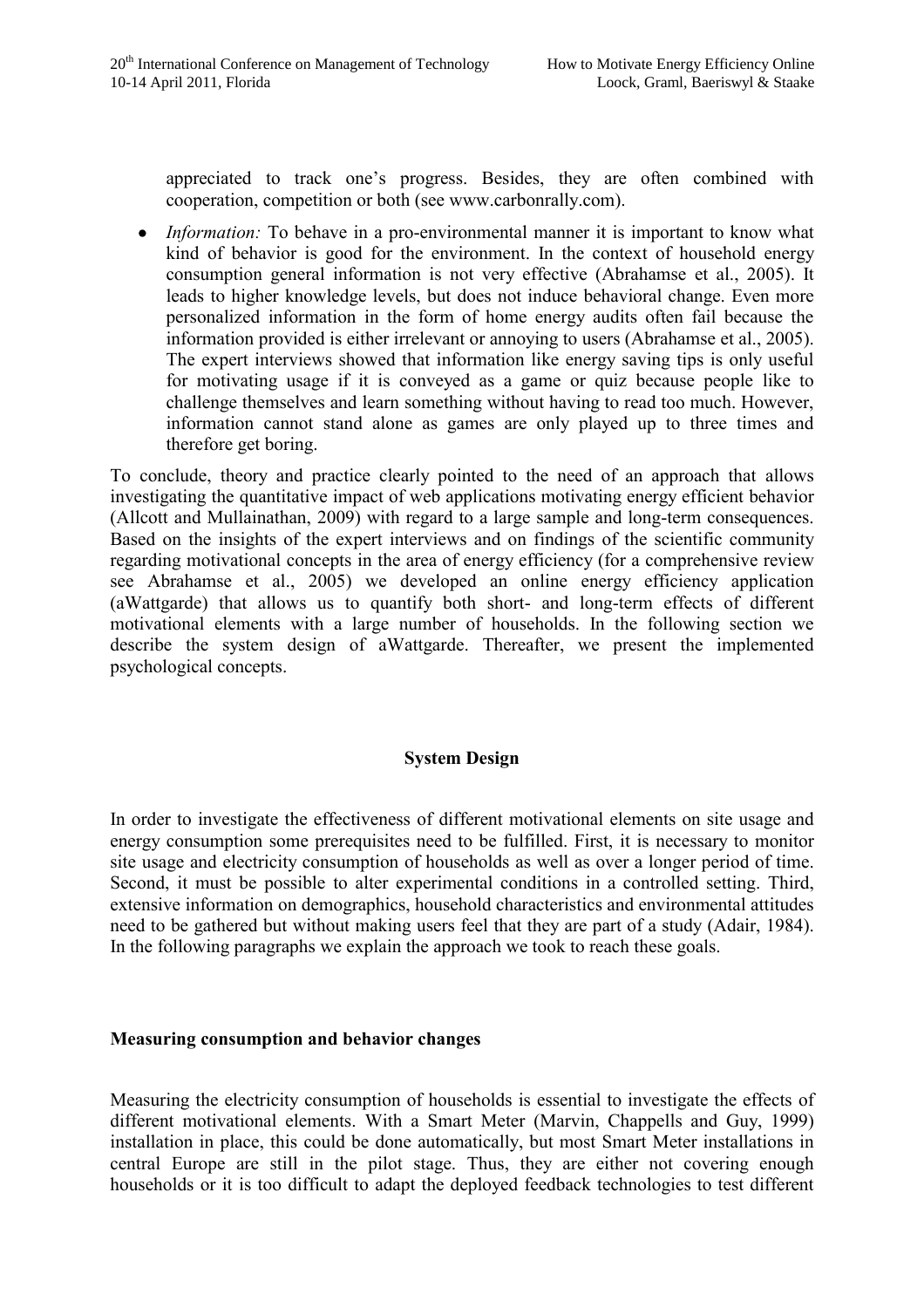motivational elements since the utilities do not want to experiment with the user interface as long as the hardware is still under test. Therefore, we chose the approach to motivate users to read their electricity meters manually and to enter these readings on a weekly basis on our online application (Fig. 1).



Figure 1: The user enters the meter reading in Velix. Velix calculates the energy consumption and provides the user with feedback in order to stimulate energy conservation.

To retrieve the baseline consumption for each user, the first meter readings did not lead to any consumption feedback. If the user has entered enough readings so that baseline consumption can be calculated, feedback and other motivational elements (interventions) are provided (see Fig. 2 above). Additionally, the web application allows gathering information from the users directly, for example through surveys and indirectly by specific site usage characteristics like the amount of collected bonus points, completed energy saving tasks and time spent on different pages. This usage data allow conclusions about the effectiveness of the implemented concepts motivating usage of aWattgarde.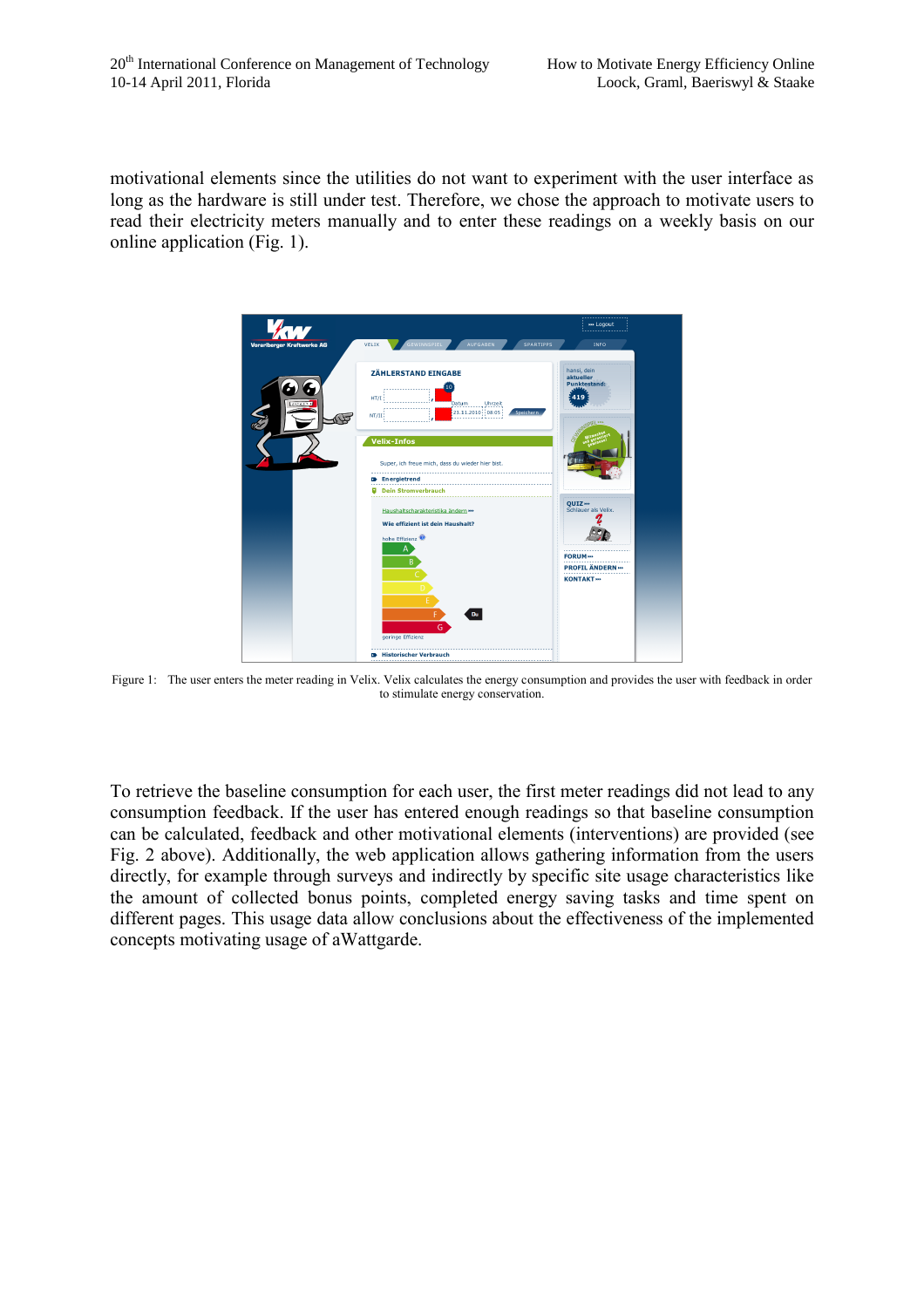

Figure 2: Manual meter readings and display variants allow deriving insights on the effectiveness of the feedback and motivational elements.

# **Implementation**

We implemented the interactive online application on the basis of the open source CMS Silverstripe (Silverstripe, 2010). The CMS provides a modular page layout through widgets and has extensive user management capabilities. We developed a variety of widgets to provide data entry possibilities, for example meter readings or surveys, to display information, for example news or feedback on the consumption, and to provide tasks, that help to save energy. For the user the application is a playful way to explore his or her electricity usage and to do personal energy accounting. To make the entry of readings as convenient as possible for the user, a mobile phone application was developed. Besides, email and SMS reminders help users to regularly visit the application. External data sources like the aggregated yearly consumption per street and per region provide the basis for comparative feedback in aWattgarde.

To test the effectiveness of different motivational elements, we extended the widgets to be able to alter graphic rendition. These display variants can be configured to be shown for different user groups. To conduct experiments, new users are assigned randomly to an experiment group at registration. Users in each group see a slightly different web application, with different motivational elements (see Fig. 2 below). Systematic differences in consumption allow conclusions about the effectiveness of the manipulated motivational elements. The aWattgarde-statistics-module provides basic online analysis of overall user characteristics, like user demographics, or usage of different site features. To do in-depth analysis, export capabilities to excel and SPSS exist.

To add and update content such as saving tips and new lottery prices, we extended the backend system of the CMS. We also added some CRM capabilities to give the customer service hotline the opportunity to deal with possible customers complaints.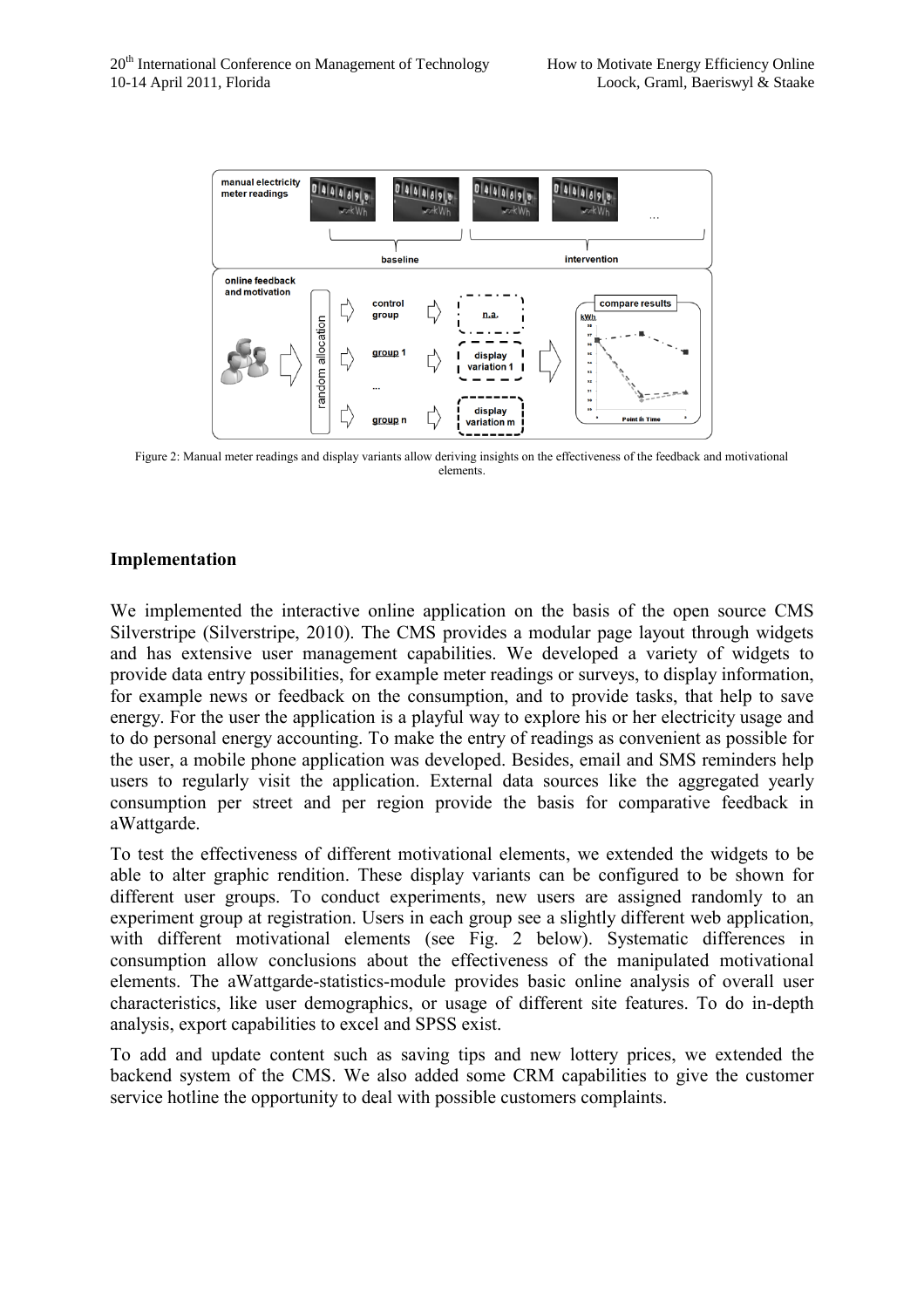# **Elements to Stimulate Energy Conservation Online**

Having a flexible experimental online framework is just the first step. A major challenge is to initially motivate user to try out the application and then to use it for a longer period of time. In order to achieve this, we teamed up with an Austrian utility company and a strong local media partner. For our utility partner, it was important to deploy a useful tool that motivates their customers to change their energy consumption behavior and to gain additional insights into the customer behavior in online saving campaigns. Together with a marketing agency we customized the look and feel of the online application and used different communication channels such as billboards, print media and trade fairs to promote aWattgarde to utility customers. By doing so, 6.919 users have joined within six months and have entered over 100.547 meter readings, meaning that each customer has entered 14 readings on average.

In the following section we describe the feedback and motivational concepts we integrated and evaluated in the platform to stimulate energy conservation: Rewards, social norms, projections, commitment and reminders and infotainment.

### *Rewards*

To not only address those who are already into the topic of energy conservation but a broader range of people, we decided to set up three different kinds of rewards. These different systems differ in their time focus ranging from motivating participation on the short-term to long-term. To attract attention, a lottery was designed with attractive prices for every user that entered at least one electricity meter reading. The lottery with energy efficient products at a value of up to 4.000 Euro takes place once a month. Users can preselect their preference so that they take part in the lottery for their preferred gift. To motivate users to input further readings and support building the weekly meter reading as a habit, participants receive a guaranteed welcome gift after inputting three meter readings. The lottery prices and the welcome gifts are chosen in such a way that a broad range of user interests is addressed. In fact, the user decision on the gift tells a lot about his mindset. Users that pick a donation for the rain forest for example differ from the ones who chose an iTunes coupon. Another reward form employed in aWattgarde is a bonus point system. For entering meter readings, revealing information about themselves in surveys and for doing tasks to get to know their energy consumption better customers get bonus points that can be redeemed as soon as the onlineshop of the utility company is built.

Rewards serve as extrinsic motivation and can either be contingent on the amount of energy saved, or a fixed amount (Abrahamse 2005). We decided to give rewards for participation instead of energy savings as the overall goal was to attract a large user base and make them think about their consumption instead of motivating large savings. But it can be assumed that people will save more energy the more they deal with their consumption. Research has shown that rewards should be given immediately after the desirable behavior has been shown otherwise the reward will not be connected to the desirable event. Therefore, the user gets the bonus points immediately after having performed a certain action.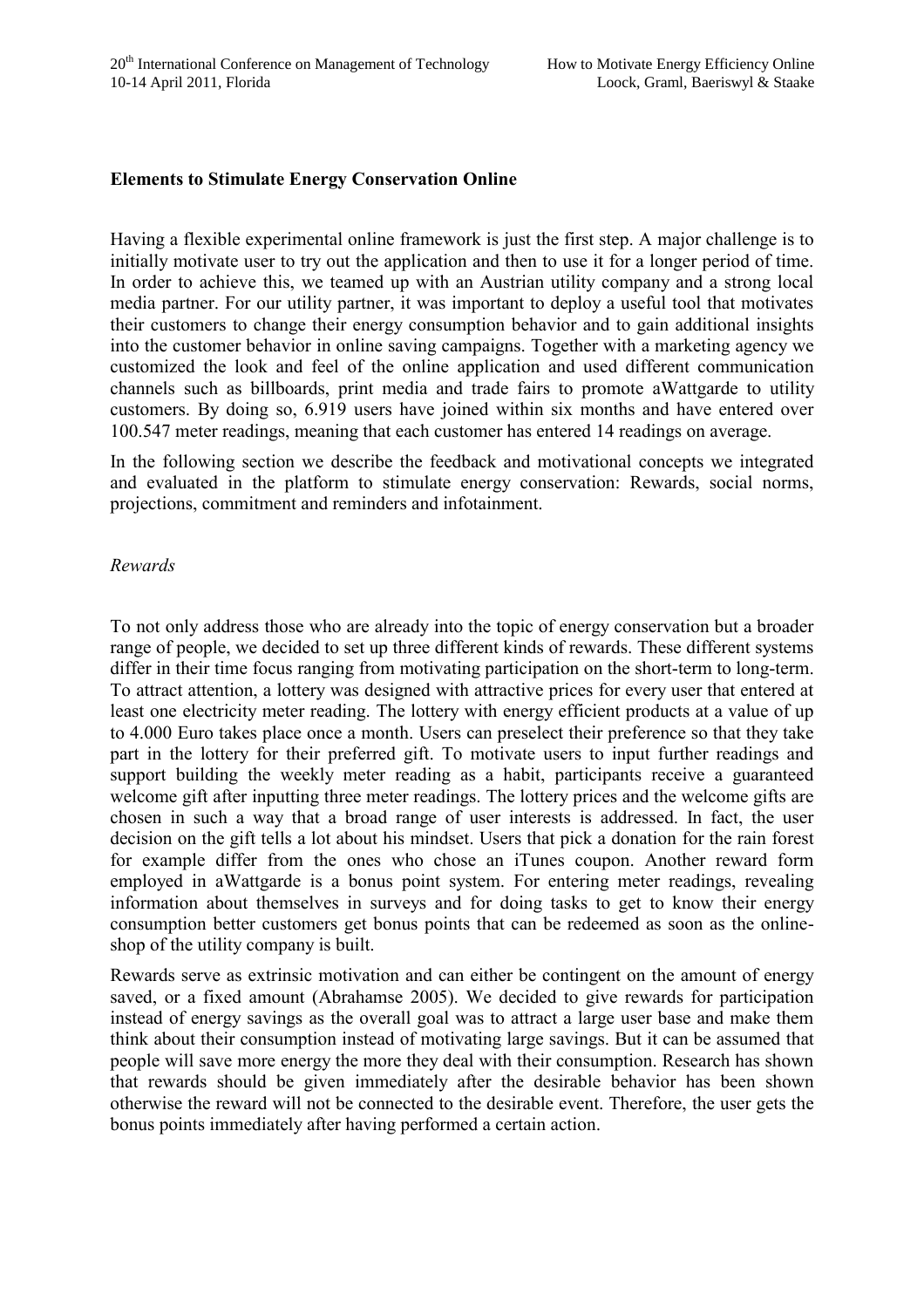### *Commitment and reminders*

Users can also make a private commitment by choosing a routine. They can choose from a set of different possibilities when they want to read their meter (e.g. every time they go down to the basement) or set their own routine. To make the commitment even more effective we integrated the possibility to set an email or SMS reminder. These reminders or prompts remind people to carry out an action and are thus an effective means to induce behavioral change. As the effectiveness can be increased when the commitment is made in public (McCalley and Midden, 2002) we apply both public and private commitment. On the log-in page testimonials recommend the campaign. Testimonials change regularly so that the chance to see the own statement is fairly high.

## *Infotainment*

Information becomes important as soon as people are motivated to change their behavior and want to know how they can for example improve their efficiency. Therefore, it is necessary to guide next steps by providing easy accessible and action guiding information. We tried to convey information in an entertaining way. Within aWattgarde a whole section is dedicated supporting users to understand their energy behavior better and to support them in becoming more energy efficient. This section consists out of tasks and actions that users can either do directly online or offline. The completion of these tasks is then rewarded with points. An example for such a task is meter sleep. It instructs users to try to turn off all electric devices in their household and to see if they can manage to put their meter to rest. By doing so, they are enabled to find previously unknown energy guzzlers. To guide action in a more specific way we provide saving tips. These tips are personalized in such a way that tenants will not get advice concerning infrastructure (e.g. replace heating pump).

### **Results**

In this section we present the results of the evaluation of the commitment- and infotainmentstrategies as well as of the various kinds of incentives that we implemented in aWattgarde. This evaluation is based on usage data from the first six months as aWattgarde is in place since the beginning of April 2010. Additionally, the demographics of the customers of the Austrian utility company using the website are reported.

### **Sample**

Out of the 6.919 registered users, 3.194 (46.2%) participated in a survey that was developed to assess demographics, attitudes and motivation to participate. As data input is not mandatory, demographics reported refer to the 3.194 participants instead of the whole user base. Due to the large sample size, we assume that the users who fulfilled the survey are representative for the whole user base. The questionnaire is integrated into the platform. As soon as a user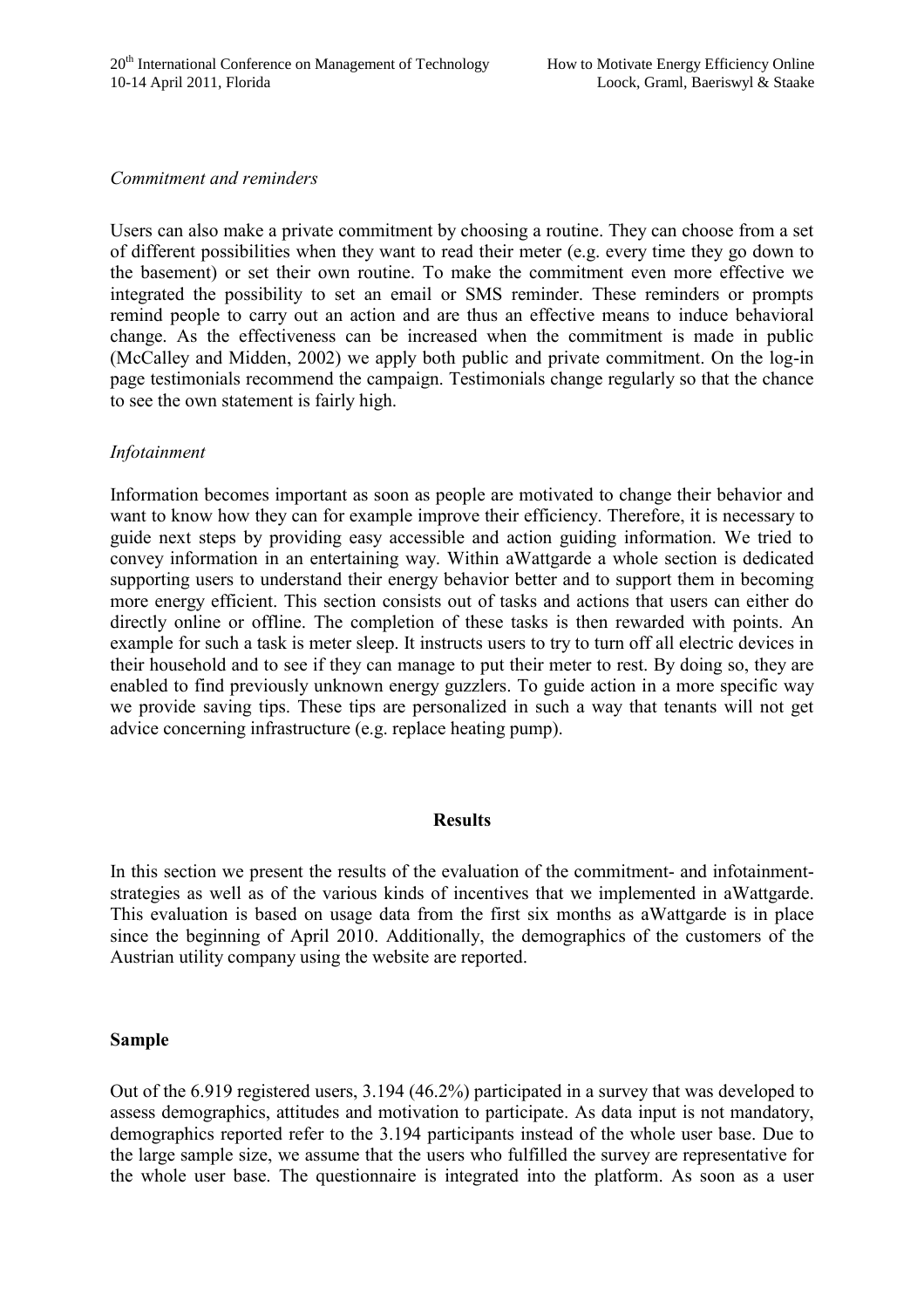chooses an answer, he/she will see, how the other users have responded. Only aggregated answers are shown, individual answers are not visible to the public. Therefore, we assume that users respond sincerely. 76.8% of the users are male. The age ranges from under 20 years  $(1.2\%)$  to over 70 years  $(1.6\%)$  with 15.2% being between 41 and 50 years old. 12.9% are between 20 and 30 years, 24.9% between 31 and 40 years, 9.1% between 51 and 60 years and 11.4% between 61 and 70 years. 71.3% of the users live in houses compared to 28.7% who live in apartments. Most people live in a household with two people (31.0%) followed by households with four people (29.7%).

Most of the users are strongly or very strongly interested in sustainability (81.1%). Less than 1% are not at all and 18.3% are slightly interested. This result corresponds to the indicated reasons why people participate. Most of them (47.8%) use aWattgarde because they want to know how much energy they are consuming. 14.9% are curious how well they are doing compared to others. Another 16.9% are convinced that aWattgarde will support them to save money. 11.7% primarily want to do something good for the environment. Prizes, fun and other family members or friends participating are just minor reasons to participate.

# **Popular features**

In this section we describe which features were popular among the user base and thus effective in motivating usage of aWattgarde within the user base meaning often used (see Tab. 1). The results are structured according to the description of the features above.

## *Rewards*

Although the three incentive systems lottery, welcome gift, and bonus points are set per default, we can evaluate the popularity of these concepts. For both the lottery and the guaranteed welcome gift users could indicate their preference in order to win the preferred prize or get the preferred welcome gift. 50.1% chose a lottery prize (56% MacBook Pro 15", 28.0% electrical bike, and 16.0% coffee dispenser) and 56.6% chose a welcome gift (18.2% voucher for service partner, 25.6% voucher for tourism activities, 13.8% voucher for iTunes and 39.6% donation for a child protection agency). These results indicate that the welcome gift is more popular than the lottery although the welcome gifts have a value of  $10 \in$  each which is around 0.25% of the lottery prizes. Bonus points range between 0 and 750 with an average of 143.85 points (Fig. 3). In sum, 997.707 points have been earned. Contrary to findings in previous studies on rewards, we could not confirm the detrimental effect of rewards on motivation: Only 8% of all participants stopped using aWattgarde once they had received their welcome gift.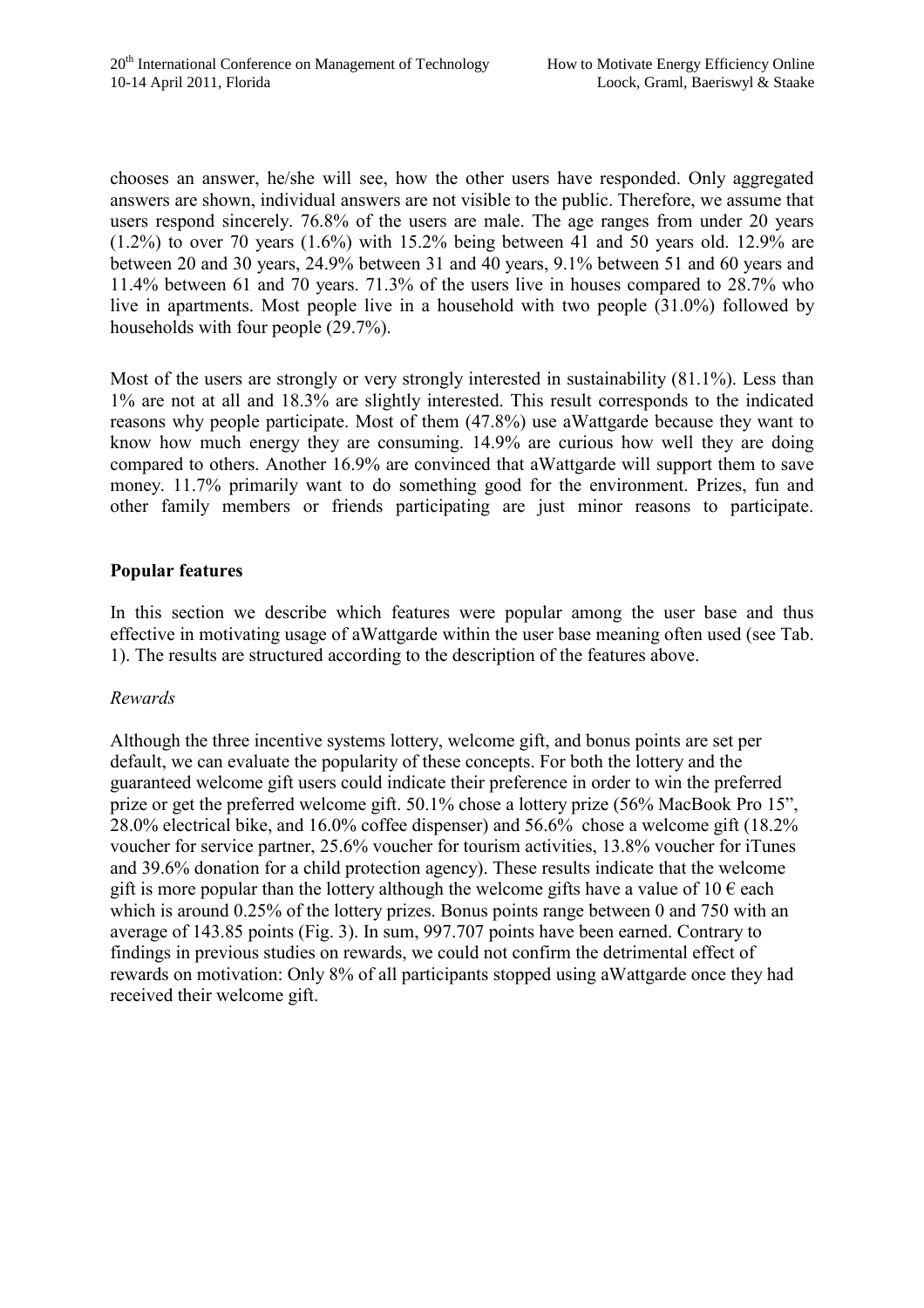### *Commitment and reminders*

As described above, we integrated private and public commitment in aWattgarde. Users cannot choose actively whether they want to be a testimonial on the front page. Candidates are chosen by the utility company from the backend system. Instead, they can commit to a routine, when they want to read their meter. 41.4% set a routine. Even more (51.8%) decided to be reminded via email or SMS, making the reminder a very popular feature.



Figure 3: User collect between 0 and 750 bonus points.

## *Infotainment*

To support and guide behavior tasks that trigger insight, saving tips and daily quizzes are provided. 32.1% tried to give their meter a rest overnight by switching all devices off. Almost each of these customers made use of the annotation functionality and shared their insights (e.g. "I figured out, that my TV was still consuming power although I switched it off"). Regarding energy saving tips, customers can tag each one ("already done", "promise" and "hide" if not interesting). As we provide a bunch of saving tips and add continuously new ones, the number of customers who evaluate a saving tip differs from 0 to 1'893. The top three performed saving tips are the following: 1) Reduce standby consumption of your coffee machine (11.9%) 2) Eliminate standby at your working desk. (11.3%) 3) Put a cover on your cooking pot (10.0%). Energy quizzes were provided daily. 55.4% did at least one quiz. The average is 33.9 quizzes per user. In sum, regarding the infotainment category, the tasks (here meter sleep) seem to be most popular.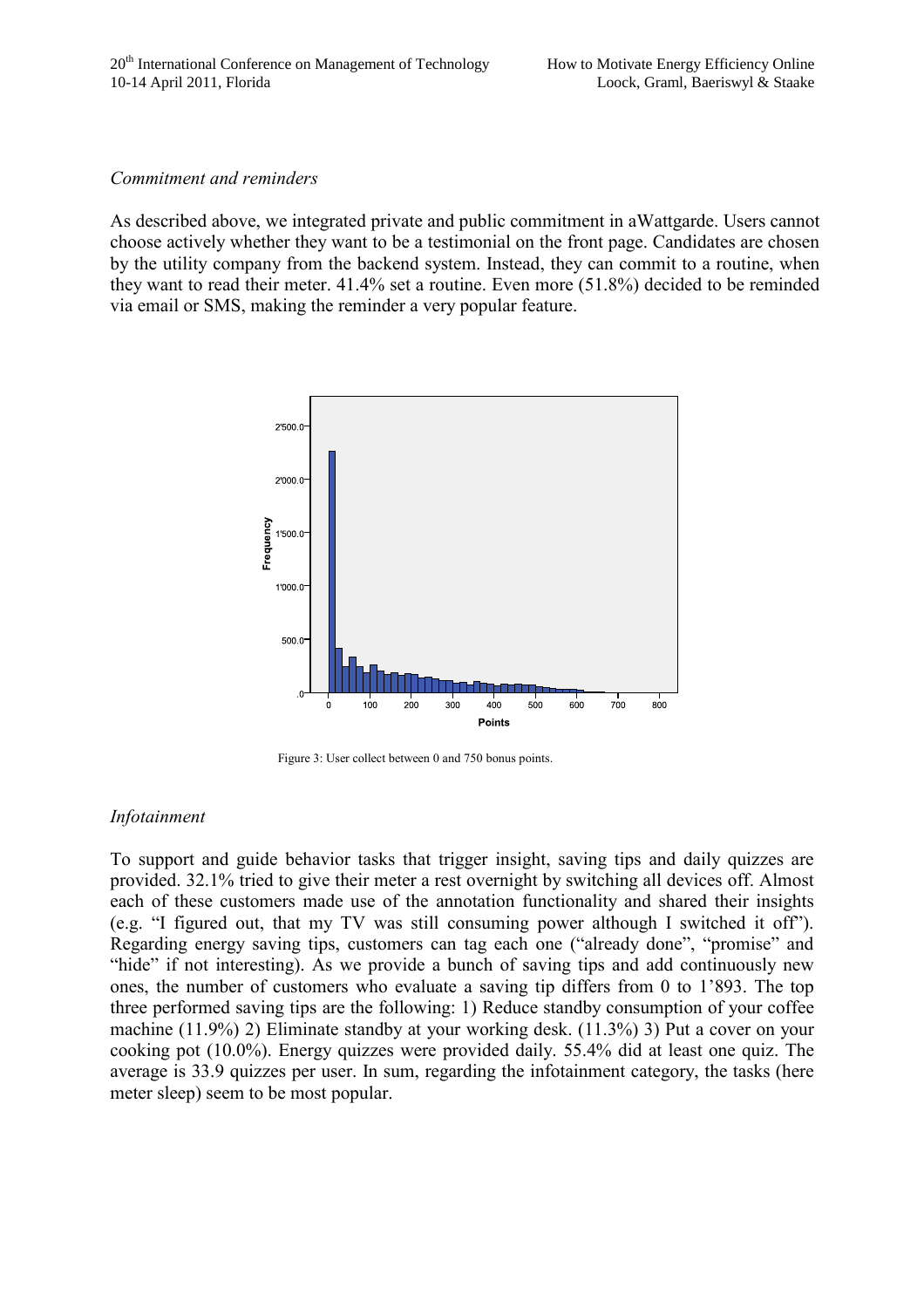| Category     | Feature      | $%$ of<br>users |
|--------------|--------------|-----------------|
| Rewards      | Lottery      | 50.1            |
|              | Welcome gift | 56.6            |
|              | Bonus points | 73.5            |
| Commitment   | Routine      | 41.4            |
|              | Reminder     | 51.8            |
| Infotainment | <b>Tasks</b> | 32.1            |
|              | Saving tips  | $\leq 11.9$     |
|              | Quizzes      | 55.4            |

|  |  | Table 1: Overview on popularity of a Wattgarde features |
|--|--|---------------------------------------------------------|
|--|--|---------------------------------------------------------|

# **Discussion and Conclusion**

In this paper we described the development and real-life test of an interactive online application called aWattgarde that was developed in cooperation with an Austrian utility company to give feedback on electricity consumption. With the help of this application we evaluated the effectiveness of various types of rewards as well as commitment- and infotainment-features in motivating usage and thus in the end in stimulating household energy conservation. The evaluation bases on usage data of 6.919 customers who have been using the website for six months.

We applied rewards to motivate a large customer base to sign up and enter electricity meter readings on a regular base. Bonus points seem to work best. Interestingly, users collect points although the value of these points is still not clearly defined by the utility company. Wilson and Dowlatabadi (2007) assume that people prefer incentives that are given immediately after having performed a certain action in contrast to incentives that are higher in value but more distant in time. The timing of the incentive may be the reason why the welcome gift despite being as certain as the bonus points is not as popular as the bonus points. To improve the validity of our findings, it would be necessary to divide participants into three groups with each group getting just one kind of incentive. This would allow us to test the influence of each type of reward on the intensity of meter readings as well as energy consumption. Unfortunately, this was not possible as our study was conducted with "real" customers, making it impossible to risk customer complaints. Interestingly, rewards don't seem to corrupt intrinsic motivation: Only 8% stopped participating after they had received their welcome gifts. We attribute this to the manifold benefits the website offers.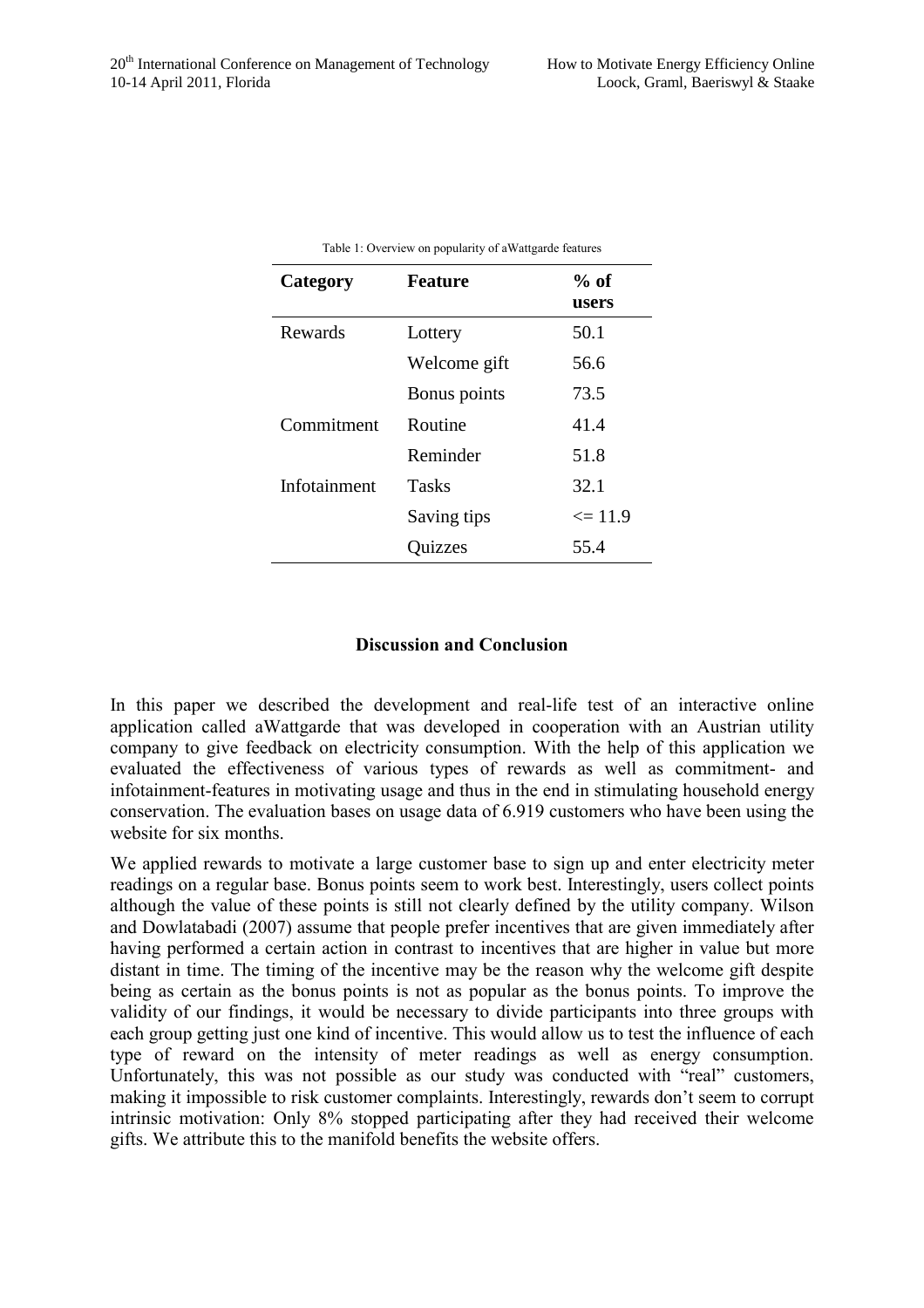Concerning commitment strategies, setting a routine and a reminder are appreciated. A similar number of users set a routine and a reminder. This indicates that these strategies are regarded as extra supportive in combination which corresponds to previous findings in literature (Mack, 2007). Additionally, people seem to know that these strategies are useful to support their intention to read their meter regularly. For the future, the use of commitment strategies needs to be linked to actual site usage as well as the number of entered counter readings.

Regarding informational features, people seem to prefer features which require high involvement and offer a real life experience. The "meter sleep" task allowed people to learn more about their standby consumption and to detect energy guzzlers. It was performed by 32.1% of all users. This indicates that people are really motivated to gain insights in an interactive and playful way. The playfulness may also be the reason why quizzes are done quite often and are more popular than common energy saving tips. The latter seem to be "a must have": Although almost each website in the area of sustainability offers saving tips, still a large number of users are interested in reading and using these tips.

To conclude, online applications that aim at motivating energy conservation should incorporate bonus points to reward desirable action immediately, commitment features to get people into a routine and using the application regularly and in the end should provide information in a playful and interactive way.

# **Acknowledgments**

We would like to thank our project partner Illwerke VKW AG for supporting our research purposes.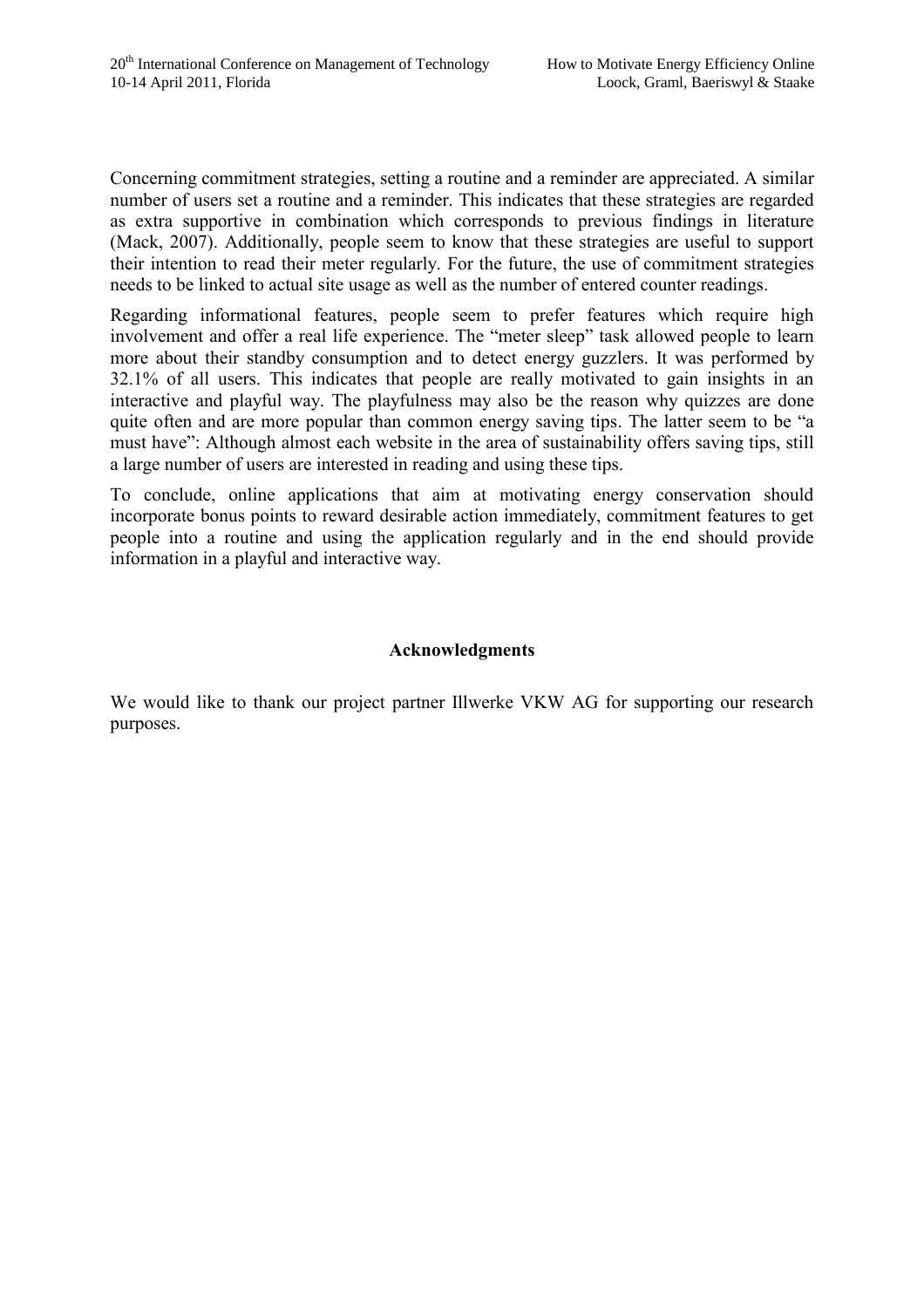## **References**

- Abrahamse, W, Steg, L, Vlek, C, Rothengatter, T (2005). A review of intervention studies aimed at household energy conservation. *Journal of Environmental Psychology*, 25, 273- 291.
- Adair, G (1984). The Hawthorne effect: A reconsideration of the methodological artefact. *Journal of Applied Psychology,* 69(2), 334-345.
- Allcott, H and Mullainathan, S (2009). Behavioral Science and Energy Conservation. Working Paper, Massachusetts Institute of Technology. [\(http://mahb.pbworks.com/f/Allcott+and+Mullainathan+2009+-.doc\)](http://mahb.pbworks.com/f/Allcott+and+Mullainathan+2009+-.doc) [10 January 2011]
- De Young, R (1993). Changing behavior and making it stick: the conceptualization and management of conservation behavior. *Environment and Behavior,* 25(3), 485-505.
- Dimitropoulos, J (2007). Energy productivity improvements and the rebound effect: An overview of the state of knowledge. *Energy Policy,* 35, 6354–6363.
- Froehlich, J (2009). Promoting Energy Efficient Behaviors in the Home through Feedback: The Role of Human-Computer Interaction. In *Proceedings of HCIC Workshop 2009.*
- Graml, T, Loock, C and Staake, T (2010). Online Energy Behavior Change Systems: What makes people stick? In *Proceedings of PERSUASIVE 2010 - The Fifth International Conference on Persuasive Technology*. Kopenhagen: Denmark.
- Grevet, C, Mankoff, J and Anderson, SD (2010). Design and Evaluation of a Social Visualization Aimed at Encouraging Sustainable Behavior. In *Proceedings of HCISS, 43rd Hawaii International Conference on System Sciences*, pp. 1-8.
- Mack, B (2007). *Energie sparen fördern durch psychologische Interventionen*. Münster: Waxmann.
- Marvin, S, Chappells, H and Guy, S (1999). Pathways of smart metering development: shaping environmental innovation. *Computers, Environment and Urban*, 23,109-126.
- Mattern, F, Staake, T and Weiss, M (2010). ICT for Green How Computers Can Help Us to Conserve Energy. In *Proceedings of e-Energy 2010. ACM*, pp. 1-10. Passau: Germany.